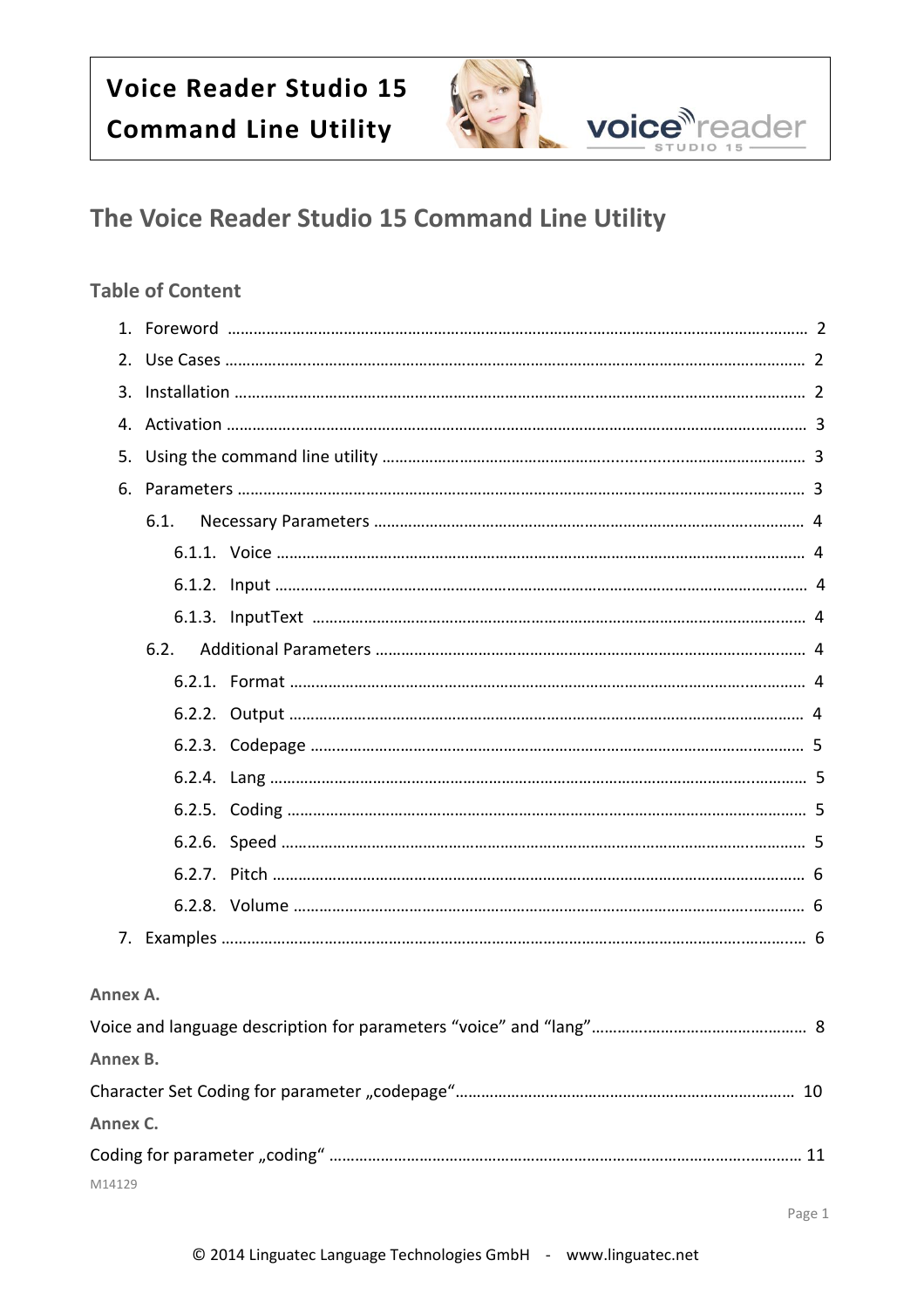

## **1. Foreword**

The Voice Reader Studio 15 Command Line Utility "vrs15cmd.exe" converts input text or a text file into an audio file via a command line prompt. It can be easily controlled also via batch-file and thus offers the possibility of an automated audio conversion of multiple text files.

The Voice Reader Studio 15 Command Line Utility is accessing the Voice Reader Studio 15 Text-to-Speech-Engine.

For installation, activation and usage of Voice Reader Studio 15 Command Line Utility please follow these instructions.

## **2. Use cases**

Many tasks can be easily done under Windows via the command line.

Voice Reader Studio 15 Command Line Utility can be perfectly integrated into script-programs or into script-controlled processes.

For example you can use it for a specific and automated conversion into audio of

- certain lines from large files or
- specific files from a directory

without the need of any user interaction.

### **3. Installation**

At first, please install the main program **Voice Reader Studio 15** in the desired language via download or with the installation-DVD (one DVD per language).

The Voice Reader Studio 15 Command Line Utility will be delivered on a separate storage medium (CD). The CD contains the folder "**Voice Reader Studio 15 command line util**" in which you can find all necessary files : the Voice Reader Studio Command Line Utility "**vrs15cmd.exe**" as well as the examples of usage "**test.\***".

After the full installation of the main program "Voice Reader Studio 15", please copy the whole content of the folder "Voice Reader Studio 15 command line util",

- a) the Voice Reader Studio 15 Command Line Utility "vrs15cmd.exe" and
- b) all the examples of usage "test. $^*$ ",

into the installation folder of Voice Reader Studio 15.

The default installation folder of Voice Reader Studio 15 is

| under 32-bit operating systems: | C:\Program Files\Linguatec\VoiceReaderStudio15\       |
|---------------------------------|-------------------------------------------------------|
| under 64-bit operating systems: | C:\Program Files (x86)\Linguatec\VoiceReaderStudio15\ |

You need full admin rights to get the permission for the copying of files into this directory!

Detailed information for the installation of Voice Reader Studio 15 can be found in the user manual <http://www.linguatec.de/services/manuals#vrs> and on our FAQ page: <http://www.linguatec.de/services/support/vrs15>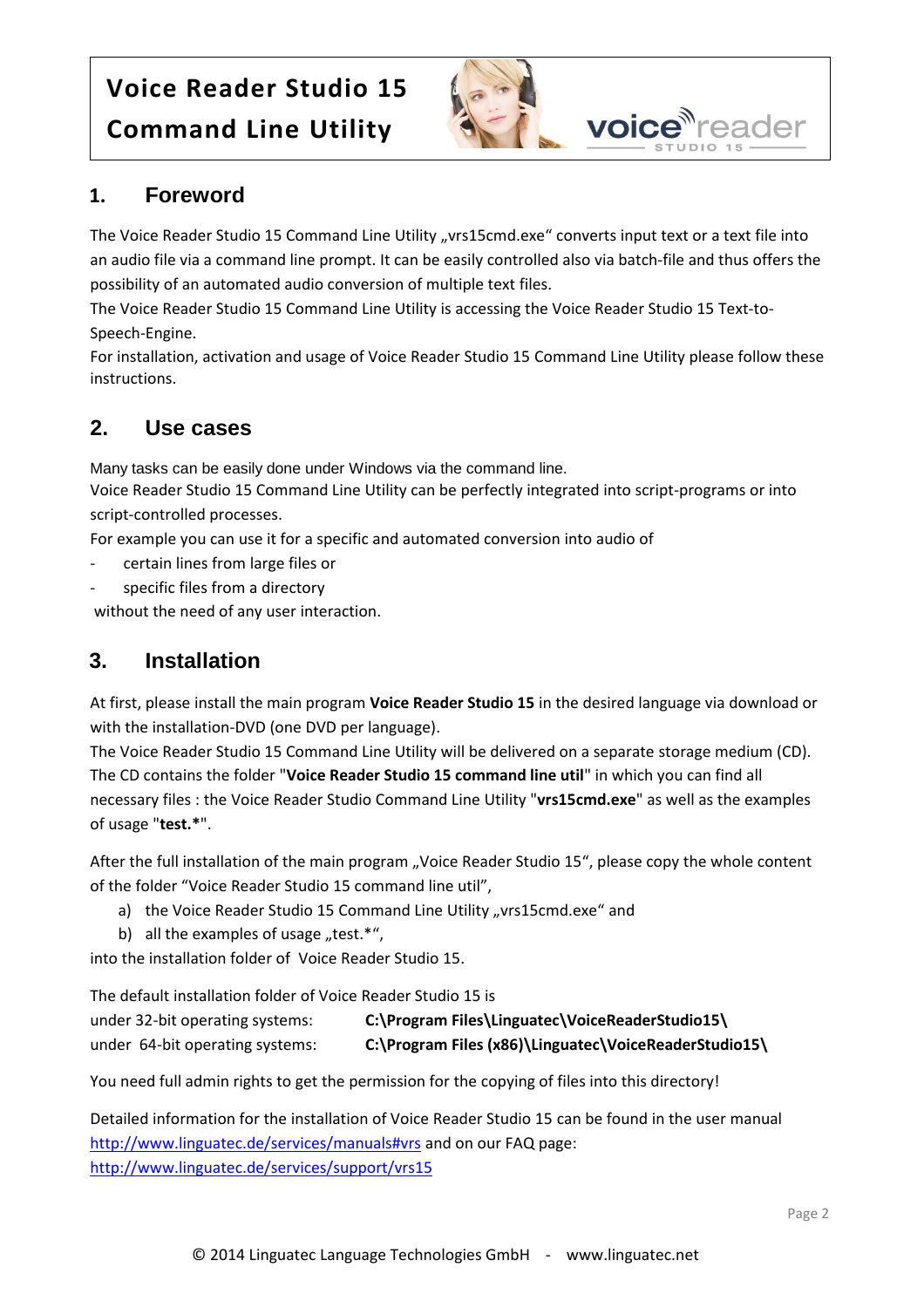

voice<sup>n</sup>reader

## **4. Activation**

The Voice Reader Studio 15 Command Line Utility is working with all languages which have been installed and activated in the main program "Voice Reader Studio 15".

The activation for each language of Voice Reader Studio 15 can be performed only in the main program "Voice Reader Studio 15". Each language has to be activated separately and requires its own license key. The license key can be found on the DVD or DVD cover of Voice Reader Studio 15. If you purchased a download, the online vendor will send you the license key after the purchase.

Voice Reader Studio 15 and Voice Reader Studio 15 Command Line Utility can be tested within 30 days following installation (it counts the day of installation of the particular language) without activation.

Detailed information for the activation of Voice Reader Studio 15 can be found in the user manual <http://www.linguatec.de/services/manuals#vrs> and on our FAQ page: <http://www.linguatec.de/services/support/vrs15>

## **5. Using the Command Line Utility**

The Voice Reader Studio 15 Command Line Utility "vrs15cmd.exe" has to be located in the installation folder of Voice Reader Studio 15. You need to start it from there.

Open the command console (Start – Run – cmd.exe) and navigate to the program folder of Voice Reader Studio 15, in which you can find the "vrs15cmd.exe".

For example, on a 64-bit operating system with a default installation of Voice Reader Studio 15:

### **cd "c:\Program Files (x86)\Linguatec\VoiceReaderStudio15"**

Call the Voice Reader Studio 15 Command Line Utility as follows: **vrs15cmd.exe**

When you simply start the Voice Reader Studio 15 Command Line Utility (without entering any parameters) all supported parameters and some examples will be shown.

You can find a batch file example "test\_vrs15cmd.bat" in the same directory in which the vrs15cmd.exe is located. It converts the text from different "test\_XX.txt" files into MP3s.

The batch file "test\_vrs15cmd.bat" will create the following directory:

"c:\VoiceReaderStudio15CommandLineResult".

This is the directory in which the audio files will then be saved.

## **6. Parameters**

The Voice Reader Studio 15 Text-to-Speech can be controlled via diverse parameters. Please use the following parameters:

We differentiate between "necessary" and "additional parameters".

"Necessary parameters" (**voice** and **input**) have to be specified.

"Additional parameters" (e.g. **lang**, **codepage**, **format**...) don't have to be specified.

In the event that an additional parameter is not specified, the default value for this parameter will be applied.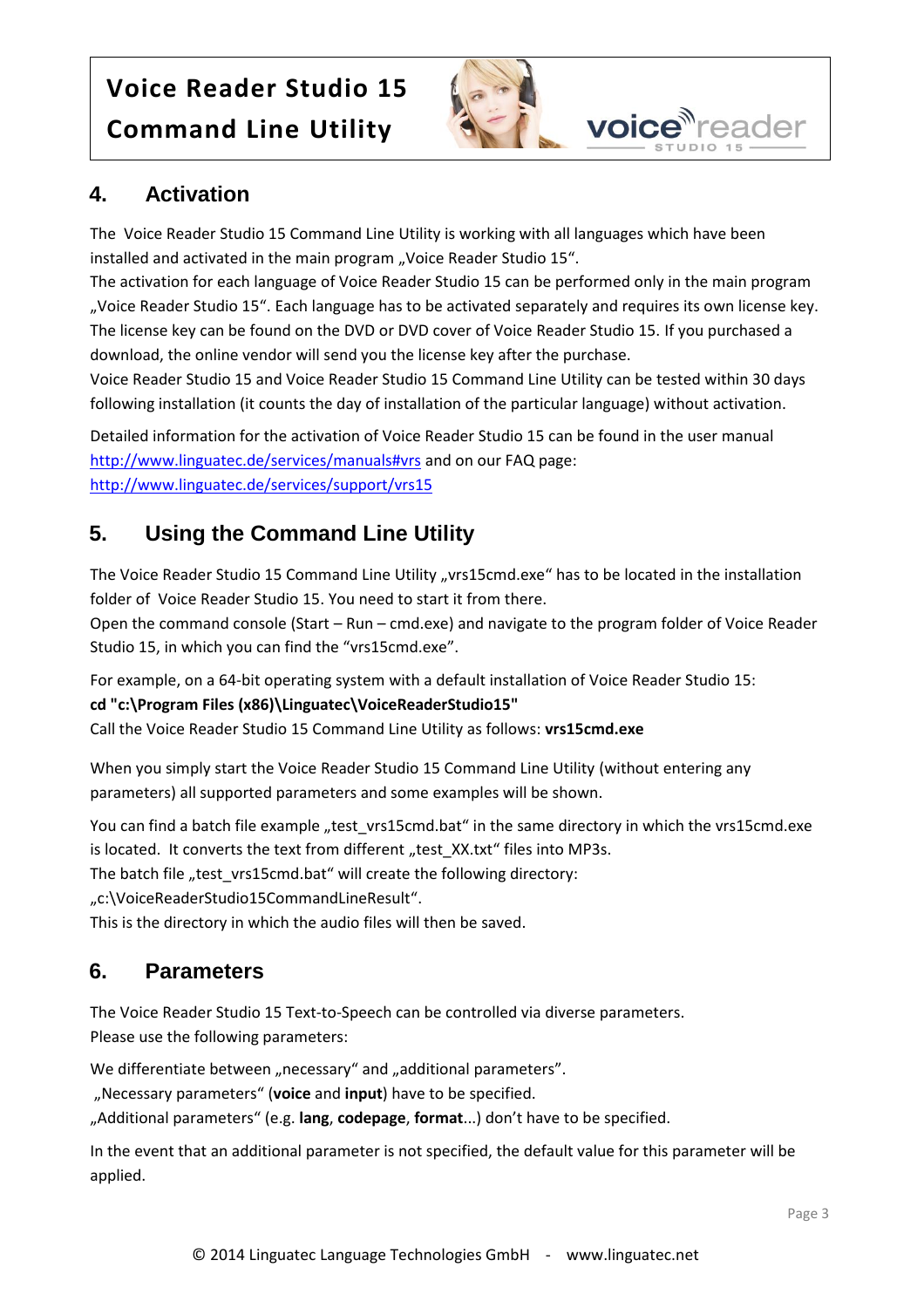

The different parameters have to be separated with blanks.

Please enclose the value of the parameter with quotation marks, if the file name or file directory which is named in the parameter contains blanks.

#### **6.1 Necessary parameters**:

**6.1.1 voice**=<name of the voice>

This parameter defines the voice and thus language and gender (male or female voice). Please use the names which you can find in the table of annex A.

#### **6.1.2 input**=<name of input text file>

If the text file is in the current directory, (this means in the same directory in which the VRS15cmd.exe is located), it is sufficient to name the file name. Example: input=test1.txt

If the text file is not in the current directory, you need to describe the file name with the full path. If the parameter **output** is not specified, the result audio file name will be generated automatically from the **input** parameter.

If the file location or file name contains spaces, the specification must be enclosed with quotation marks.

Example: input="d:\my work\test2.txt"

#### **6.1.3 inputtext**=< input text >

The text must be enclosed with quotation marks. Example: inputtext="This is my text."

The parameter **output** must be specified.

### **6.2. Additional Parameters:**

**6.2.1 format**=<audio file format >

Defines the audio file format. Possible values are WAV or MP3. The default value is WAV. Example: format=mp3

#### **6.2.2 output**=<name of output audio file>

Defines the exact file name and location (file path) for the generated audio file. If the file location or name contains spaces, the specification must be enclosed with quotation marks.

Example: output="c:\my result\test2\_de.wav"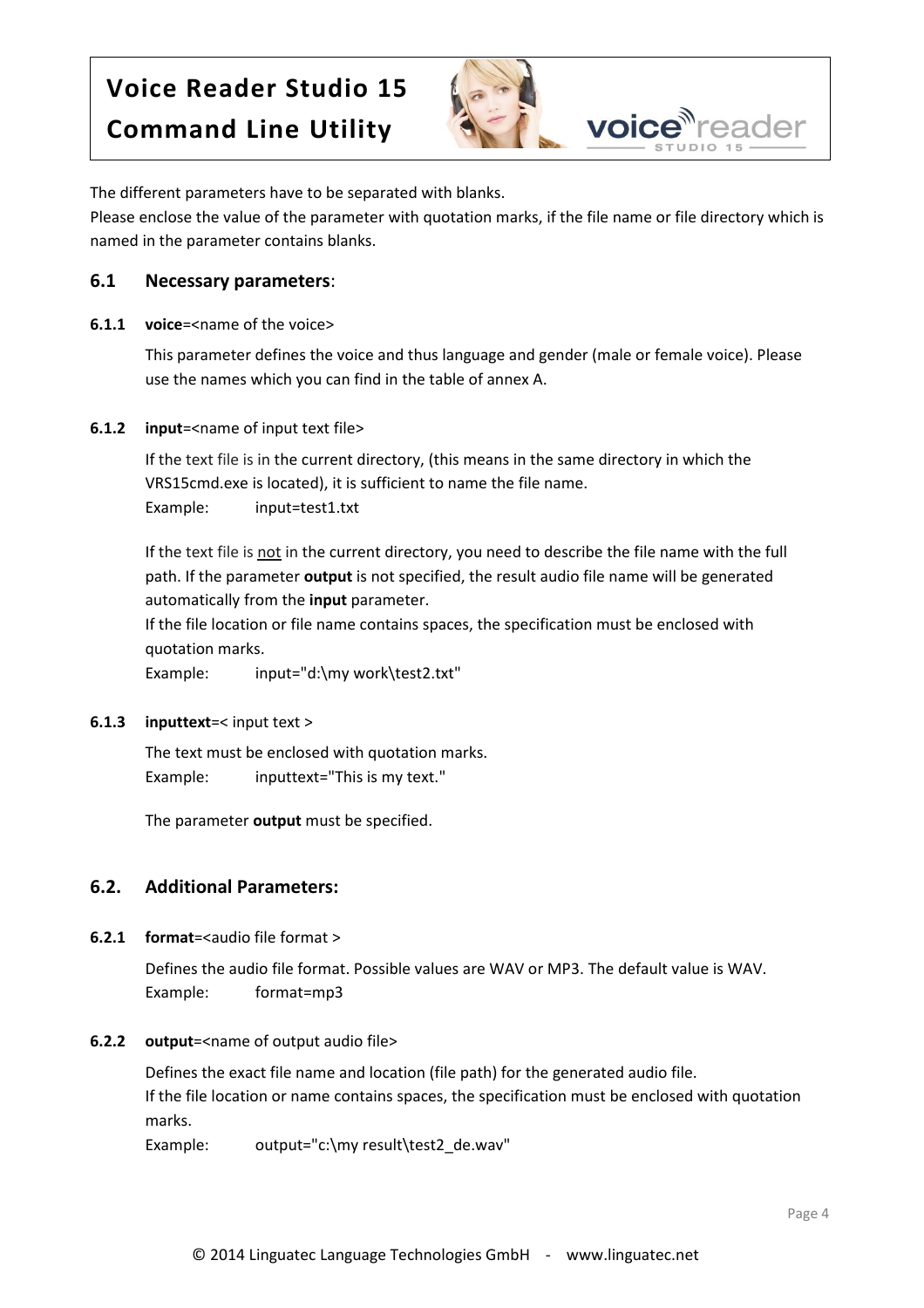

#### **6.2.3 codepage**=<Character Set Coding>

Please use the coding as described in annex B (column "coding") All possible codepage values can be found in the Microsoft-table "system.text.encoding" under [http://msdn.microsoft.com/library/system.text.encoding\(v=vs.80\).aspx](http://msdn.microsoft.com/library/system.text.encoding(v=vs.80).aspx)

If no codepage is defined as parameter, a default value will be generated automatically from the BOM (Byte Order Mark) of the "**input**" text file.

If the text file contains no BOM, the parameter "**codepage**" has to be defined! Example: codepage=1252

#### **6.2.4 lang**=<language description>

Defines the language of the input text file. Please use the language description as shown in annex A (column "lang"). Please ensure that the specific language is supported by the chosen voice. If no language is defined, a default value will be generated automatically from the parameter "voice". Example: lang=ged

#### **6.2.5 coding**=<coding value>

The coding value depends on the chosen parameter for "**format**", please see table in annex C (column "format").

The following values are supported:

For the **WAV** file format:

| 0= 8KHz,8bit;  | $1 = 8KHz, 16bit;$ | $2 = 11$ KHz,8bit; | 3= 11KHz,16bit; |
|----------------|--------------------|--------------------|-----------------|
| 4= 22KHz,8bit; | 5= 22KHz,16bit;    | 6= 44KHz,8bit;     | 7= 44KHz,16bit: |
| 8= 48KHz,8bit; | $9 = 48KHz, 16bit$ |                    |                 |

The default value is 5 (22KHz, 16bit), respectively it is the value which has been defined in the last session of Voice Reader Studio 15.

For the **MP3** file format:

| 0= 16kBit/s;  | $1 = 24kBit/s;$  | $2 = 32kBit/s;$    | 3= 40kBit/s;       |
|---------------|------------------|--------------------|--------------------|
| 4= 48kBit/s:  | 5= 56kBit/s;     | $6=64kBit/s;$      | 7= 80kBit/s;       |
| 8= 96kBit/s;  | $9 = 112kBit/s;$ | $10 = 128$ kBit/s; | $11 = 160$ kBit/s; |
| 12= 192kBit/s |                  |                    |                    |

The default value is 6 (64kBit/s), respectively it is the value which has been defined in the last session of Voice Reader Studio 15.

Example: coding=6

#### **6.2.6 speed**=<speed value>

This parameter defines the speed for the reading text. Values between 50 and 200 may be entered. The default value for speed is 1000. Example: speed=90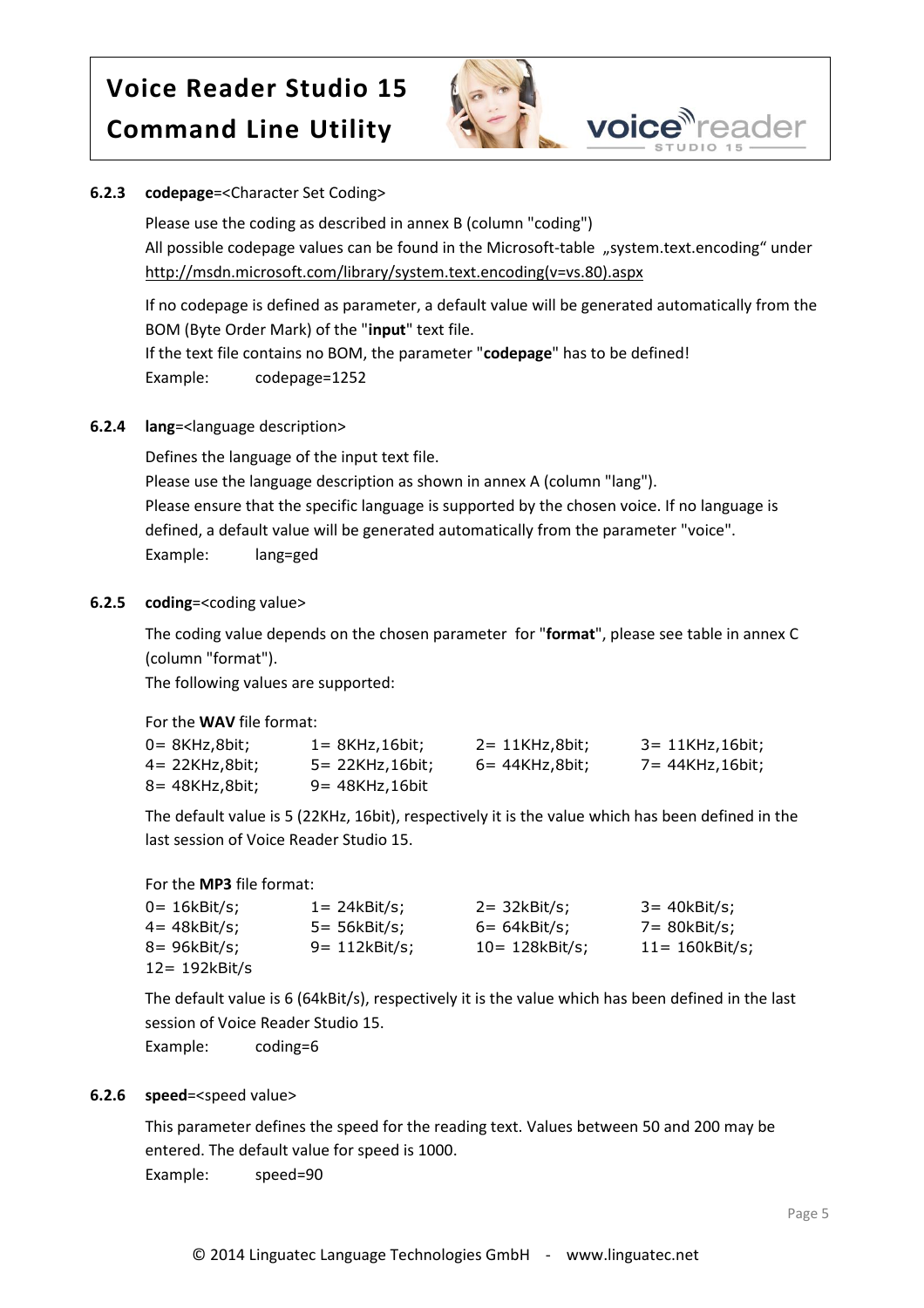

#### **6.2.7 pitch**=< pitch value>

This parameter defines the pitch for the reading of the text. Values between 50 and 200 may be entered. The default value for pitch is 100.

Example: pitch=110

#### **6.2.8 volume**=< volume value>

This value defines the volume. Values between 1 and 100 may be entered. The default value for volume is 100.

Example: volume=75

### **7. Examples**

a)

vrs15cmd.exe voice=Ava format=mp3 input=test\_en.txt

This command line command generates:

- from the text of the text file **test\_en.txt** (which is located in the current directory)
- the audio file **test\_en.mp3**
- with the voice **Ava** (in American English).

#### INFORMATION:

The command line command from above can only be executed,

- if the voice "**Ava**" is installed on this PC in Voice Reader Studio 15.
- if the program has write permissions in this directory. In the default case, this command will not work because programs usually don't have write permissions in the directory "**C:\ProgramFiles (x86)\**".

b)

C:\my files>"C:\Program Files (x86)\Linguatec\VoiceReaderStudio15\vrs15cmd.exe" voice=Tian-Tian format=mp3 input=test\_utf\_8.txt

This command line command would generate the MP3 audio file "**C:\my files\test\_utf\_8.mp3**" from the text file "**C:\my files\test\_utf\_8.tx**" with the voice "**Tian-Tian**" (in Chinese, Mandarin). The text file has to contain BOMs or has to be coded in UTF-8 or UTF-16.

#### INFORMATION:

The command line command from above can only be executed,

- if the program has write permissions in the directory "C:\my files\".
- if the voice "Tian-Tian" is installed on this PC in Voice Reader Studio 15.

Important: If the file location or file name contains spaces, the specification must be enclosed with quotation marks.

c)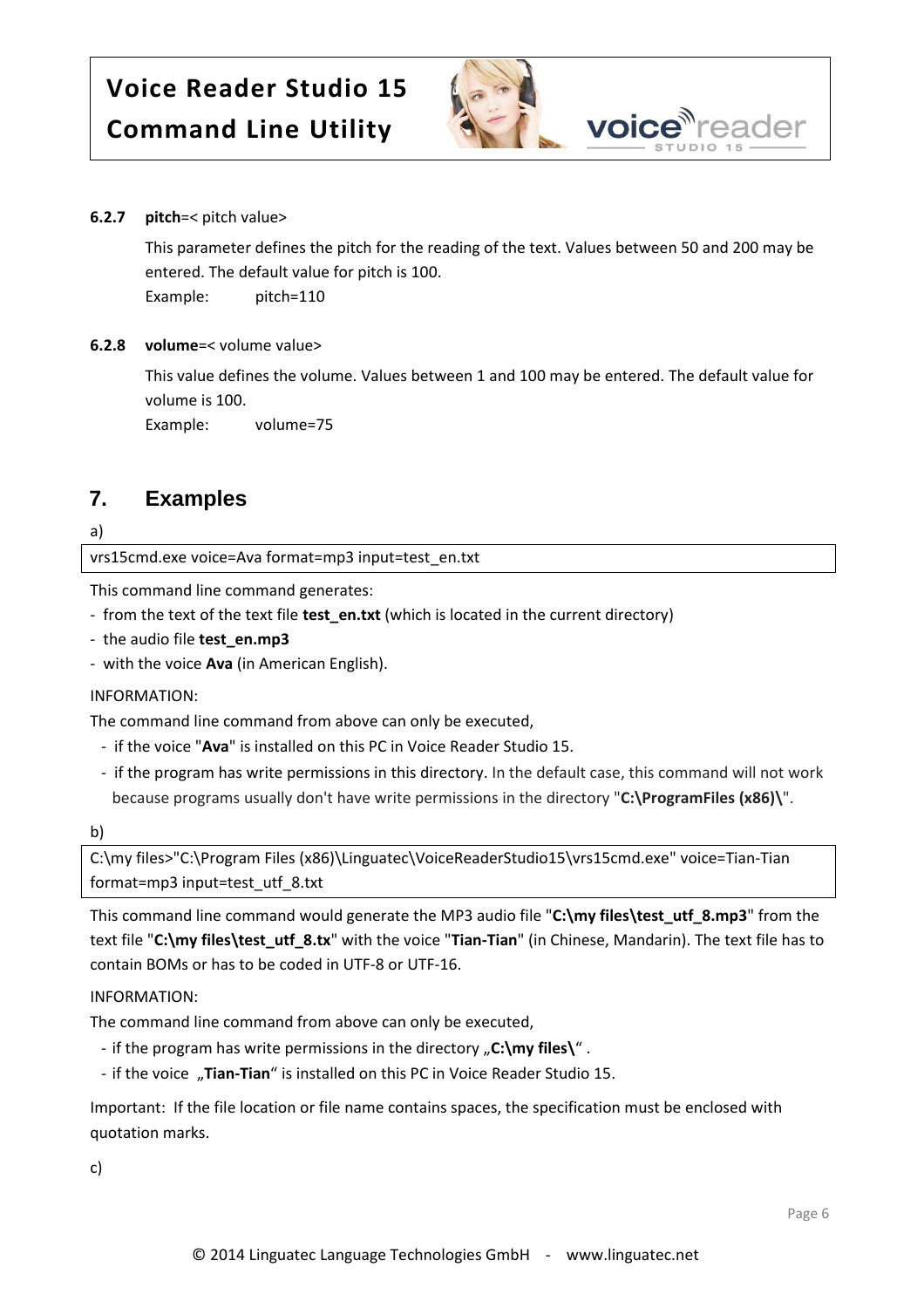

C:\my files>"C:\Program Files (x86)\Linguatec\VoiceReaderStudio15\vrs15cmd.exe" voice=Anna-ML format=wav coding=7 input="d:\my work\test\_de.txt" codepage=1252 speed=120 volume=90 output="c:\my result\test2\_de.wav"

This command line command would generate the WAV audio file "**c:\my result\test2\_de.wav**" from the text file "**d:\my work\test\_de.txt**" with the voice "**Anna-ML**" (in German language). The text was created in **Codepage 1252**. The WAV audio file quality has been defined with **44KHz** and **16bit**. The text will be read out **20% faster** and with **90% of the default volume**.

#### INFORMATION:

The command line command from above can only be executed,

- if the program has write permissions in the directory "C:\my files\".
- if the voice "Anna-ML" is installed on this PC in Voice Reader Studio 15.

Important: If the file location or file name contains spaces, the specification must be enclosed with quotation marks.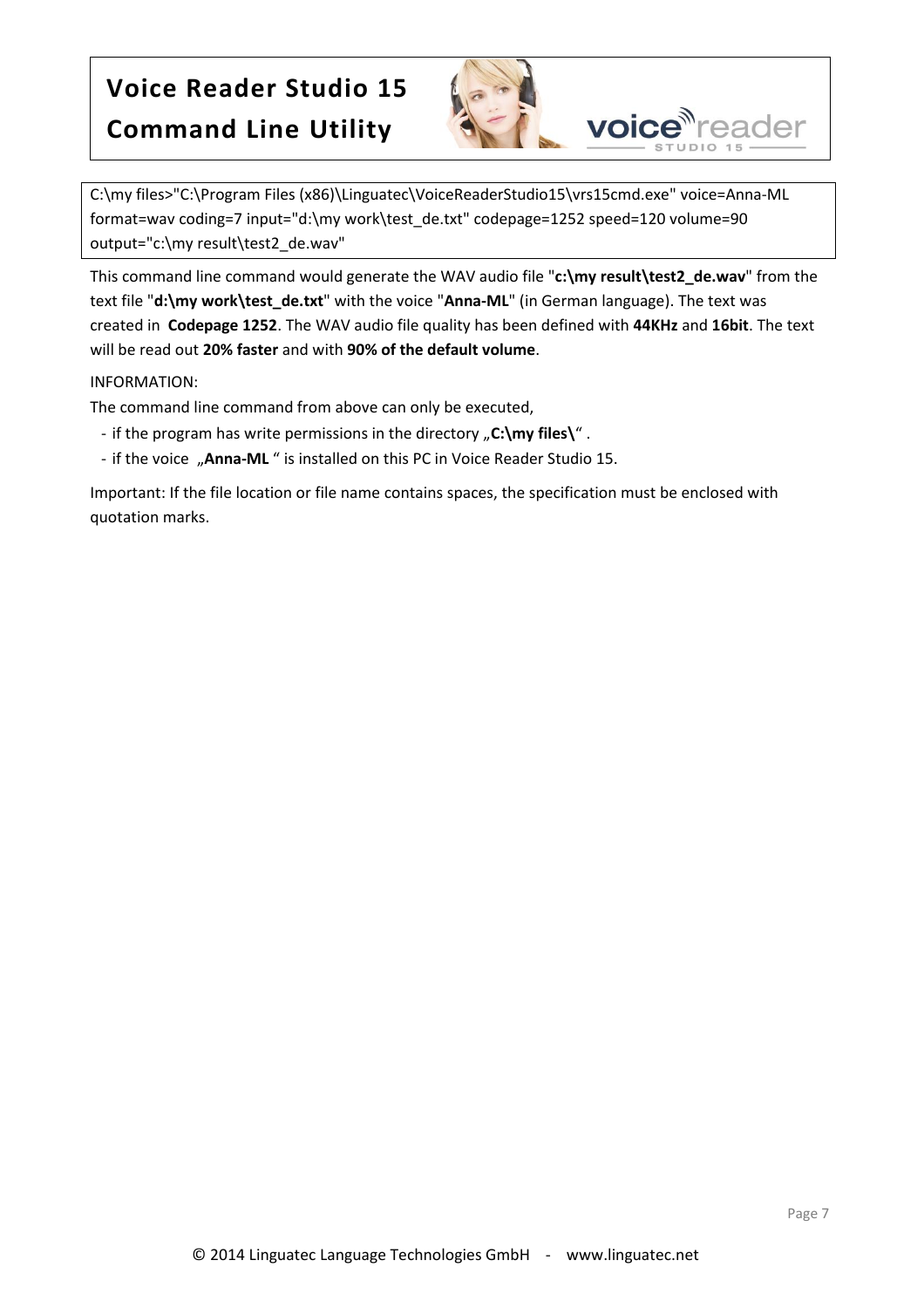

## **Annex A.**

## **Voice-** and language description for parameters "voice" and "lang":

| Language                | lang | voice        |
|-------------------------|------|--------------|
| Arabic                  | arw  | <b>Tarik</b> |
| <b>Basque</b>           | bae  | Miren        |
| Danish                  | dad  | Sara         |
| Danish                  | dad  | Magnus       |
| German                  | ged  | Anna-ML      |
| German                  | ged  | Petra        |
| German                  | ged  | Yannick      |
| German                  | ged  | Markus       |
| English (American)      | enu  | Ava          |
| English (American)      | enu  | Samantha     |
| English (American)      | enu  | Tom          |
| English (American)      | enu  | Susan        |
| English (American)      | enu  | Allison      |
| English (Australian)    | ena  | Karen        |
| English (Australian)    | ena  | Lee          |
| English (British)       | eng  | Serena       |
| English (British)       | eng  | Daniel       |
| English (British)       | eng  | Kate         |
| English (British)       | eng  | Oliver       |
| English (Indian)        | eni  | Veena        |
| English (Irish)         | ene  | Moira        |
| English (Scottish)      | ens  | Fiona        |
| English (South African) | enz  | Tessa        |
| Finnish                 | fif  | Satu         |
| French                  | frf  | Audrey-ML    |
| French                  | frf  | Aurelie      |
| French                  | frf  | Thomas       |
| French (Canadien)       | frc  | Amelie       |
| French (Canadien)       | frc  | Nicolas      |
| French (Canadien)       | frc  | Chantal      |
| Galician                | gle  | Carmela      |
| Greek                   | grg  | Melina       |
| Greek                   | grg  | Nikos        |
| Hebrew                  | hei  | Carmit       |
| Hindi                   | hii  | Lehka        |
| Indonesian              | idi  | Damayanti    |
| Italian                 | iti  | Alice-ML     |
| Italian                 | iti  | Federica     |
| Italian                 | iti  | Paola        |
| Italian                 | iti  | Luca         |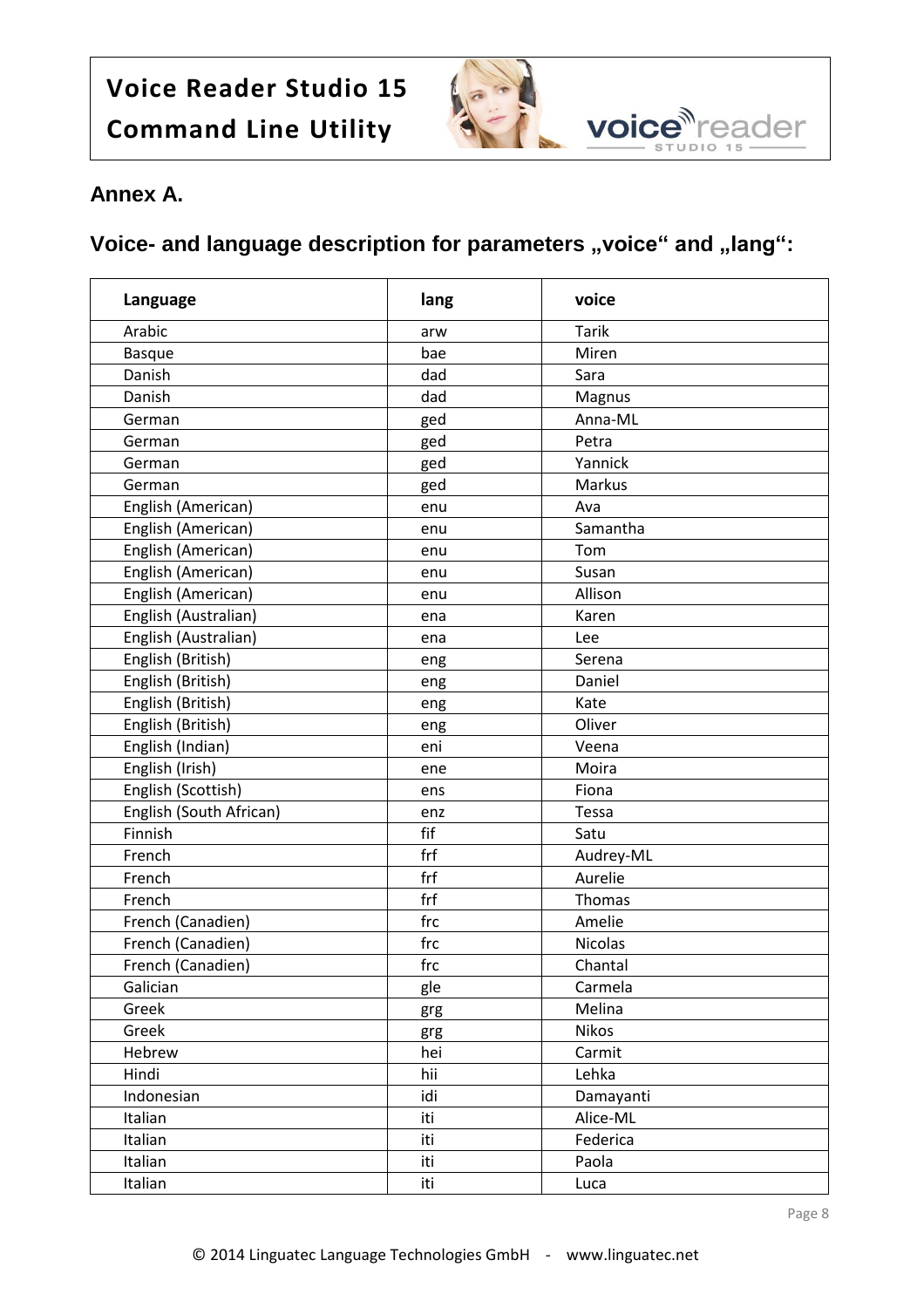

**voice** reader

| Japanese               | jpj        | Kyoko      |
|------------------------|------------|------------|
| Japanese               | jpj        | Otoya      |
| Cantonese (Hong Kong)  | cah        | Sin-Ji     |
| Catalan                | cae        | Montserrat |
| Catalan                | cae        | Jordi      |
| Korean                 | kok        | Sora       |
| Mandarin (China)       | mnc        | Tian-Tian  |
| Mandarin (Taiwan)      | mnt        | Mei-Jia    |
| Dutch (Netherlands)    | dun        | Claire     |
| Dutch (Netherlands)    | dun        | Xander     |
| Dutch (Belgium)        | dub        | Ellen      |
| Norwegian              | non        | Nora       |
| Norwegian              | non        | Henrik     |
| Polish                 | plp        | Ewa        |
| Polish                 | plp        | Zosia      |
| Portuguese             | ptp        | Catarina   |
| Portuguese             | ptp        | Joana      |
| Portuguese (Brazilian) | ptb        | Luciana    |
| Portuguese (Brazilian) | ptb        | Felipe     |
| Romanian               | ror        | Ioana      |
| Russian                | rur        | Milena     |
| Russian                | rur        | Yuri       |
| Russian                | rur        | Katya      |
| Swedish                | SWS        | Alva       |
| Swedish                | <b>SWS</b> | Oskar      |
| Swedish                | <b>SWS</b> | Klara      |
| Slovak                 | sks        | Laura      |
| Spanish                | spe        | Monica     |
| Spanish                | spe        | Jorge      |
| Spanish (Colombian)    | spc        | Soledad    |
| Spanish (Colombian)    | spc        | Carlos     |
| Spanish (Mexican)      | spm        | Paulina    |
| Spanish (Mexican)      | spm        | Angelica   |
| Spanish (Mexican)      | spm        | Juan       |
| Spanish (Argentine)    | spc        | Diego      |
| Thai                   | tht        | Kanya      |
| Czech                  | <b>CZC</b> | Iveta      |
| Czech                  | <b>CZC</b> | Zuzana     |
| Turkish                | trt        | Yelda      |
| Turkish                | trt        | Cem        |
| Hungarian              | huh        | Mariska    |
| Valencian              | vae        | Empar      |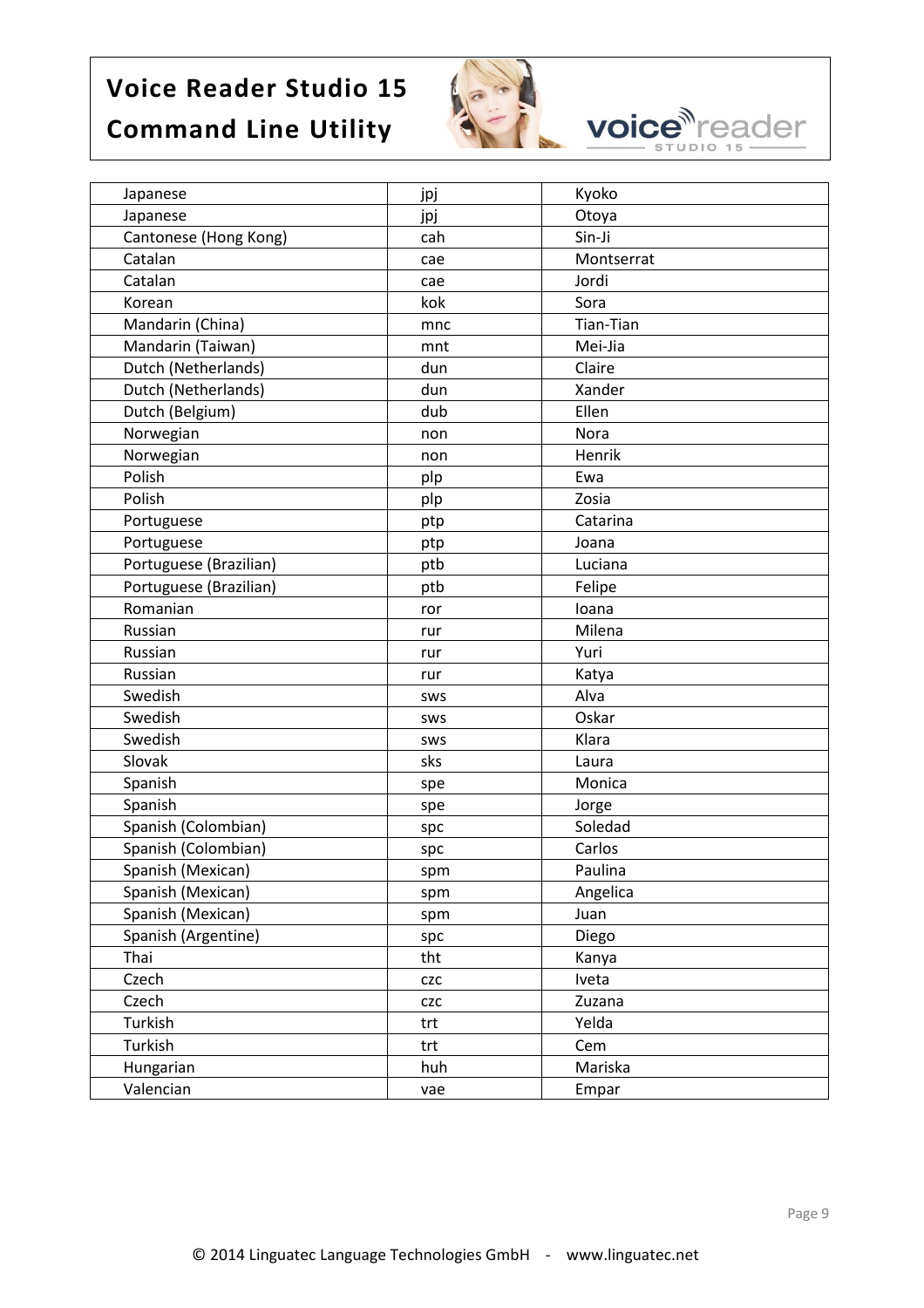

### **Annex B.**

### **Character Set Coding for parameter "codepage":**

| Coding: | <b>Additional Information:</b>  |
|---------|---------------------------------|
| 850     | DOS Latin1 Western Europe       |
| 852     | <b>DOS Latin2 Europe</b>        |
| 855     | <b>DOS Cyrillic Russian</b>     |
|         |                                 |
| 1200    | Unicode UTF-16 LE (BOM: FF FE)  |
| 1201    | Unicode UTF-16 BE (BOM: FE FF)  |
|         |                                 |
| 1250    | Windows ANSI, Central Europe    |
| 1251    | <b>Windows Cyrillic Russian</b> |
| 1252    | Windows Latin 1, Western Europe |
| 1253    | <b>Windows Greek</b>            |
| 1254    | <b>Windows Turkish</b>          |
| 1255    | Windows Hebrew                  |
| 1256    | <b>Windows Arabic</b>           |
| 1257    | <b>Windows Baltic</b>           |
|         |                                 |
| 12000   | Unicode UTF-32 LE               |
| 12001   | Unicode UTF-32 BE               |
|         |                                 |
| 65000   | Unicode UTF-7                   |
| 65001   | Unicode UTF-8 (BOM: EF BB BF)   |
|         |                                 |

This table lists only the most common codings.

For further codings please refer to the following webpage: [http://msdn.microsoft.com/en-us/library/windows/desktop/dd317756\(v=vs.85\).aspx](http://msdn.microsoft.com/en-us/library/windows/desktop/dd317756(v=vs.85).aspx)